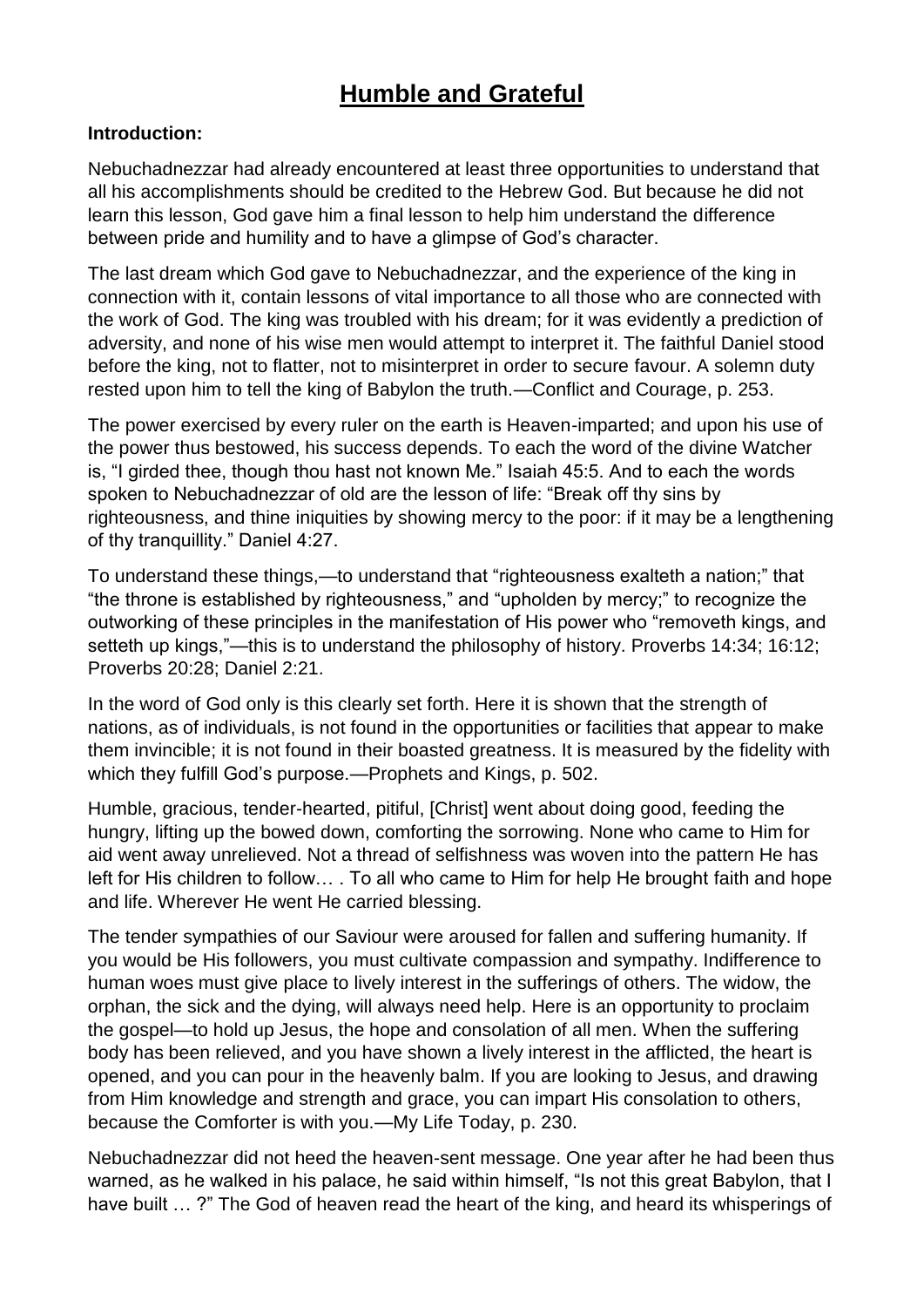self-congratulation… . "There fell a voice from heaven, saying, … The kingdom is departed from thee. And they shall drive thee from men, and thy dwelling shall be with the beasts of the field: they shall make thee to eat grass as oxen, and seven times shall pass over thee, until thou know that the Most High ruleth in the kingdom of men, and giveth it to whomsoever he will. The same hour was the thing fulfilled upon Nebuchadnezzar."— Conflict and Courage, p. 253.

There is no position so lofty that God cannot cut down those occupying it. There is no humiliation so great that God cannot raise up humble men to enjoy the richest blessings. The Lord works to humble human pride in whomever it is found, that men may learn to develop a spirit of true submission to His will. He cannot work with men who counteract His purposes. Those who use their perceptive powers to create an order of things which turns aside God's purposes will lose the powers, which if exercised aright would have increased and strengthened. God honours those who seek Him in sincerity, humbling self and exalting Him. But when men will not consent to walk in the counsel of God, their wisdom is removed from them. They become incapable of knowing God and Jesus Christ whom He hath sent.—Letter 35, 1900.

The strength of nations and of individuals is not found in the opportunities and facilities that appear to make them invincible; it is not found in their boasted greatness. That which alone can make them great or strong is the power and purpose of God. They themselves, by their attitude toward His purpose, decide their own destiny.

Human histories relate man's achievements, his victories in battle, his success in climbing to worldly greatness. God's history describes man as heaven views him. In the divine records all his merit is seen to consist in his obedience to God's requirements. His disobedience is faithfully chronicled as meriting the punishment he will surely receive. In the light of eternity it will be seen that God deals with men in accordance with the momentous question of obedience or disobedience.—This Day With God, p. 352.

The drunkard is despised and is told that his sin will exclude him from heaven; while pride, selfishness, and covetousness too often go unrebuked. But these are sins that are especially offensive to God; for they are contrary to the benevolence of His character, to that unselfish love which is the very atmosphere of the unfallen universe. He who falls into some of the grosser sins may feel a sense of his shame and poverty and his need of the grace of Christ; but pride feels no need, and so it closes the heart against Christ and the infinite blessings He came to give.—Steps to Christ, p. 30.

In Daniel's life, the desire to glorify God was the most powerful of all motives. He realized that when standing in the presence of men of influence, a failure to acknowledge God as the source of his wisdom would have made him an unfaithful steward. And his constant recognition of the God of heaven before kings, princes, and statesmen, detracted not one iota from his influence. King Nebuchadnezzar, before whom Daniel so often honoured the name of God, was finally thoroughly converted, and learned to "praise and extol and honour the King of heaven."

The king upon the Babylonian throne became a witness for God, giving his testimony, warm and eloquent, from a grateful heart that was partaking of the mercy and grace, the righteousness and peace, of the divine nature.—Ellen G. White Comments, in The SDA Bible Commentary, vol. 4, p. 1170.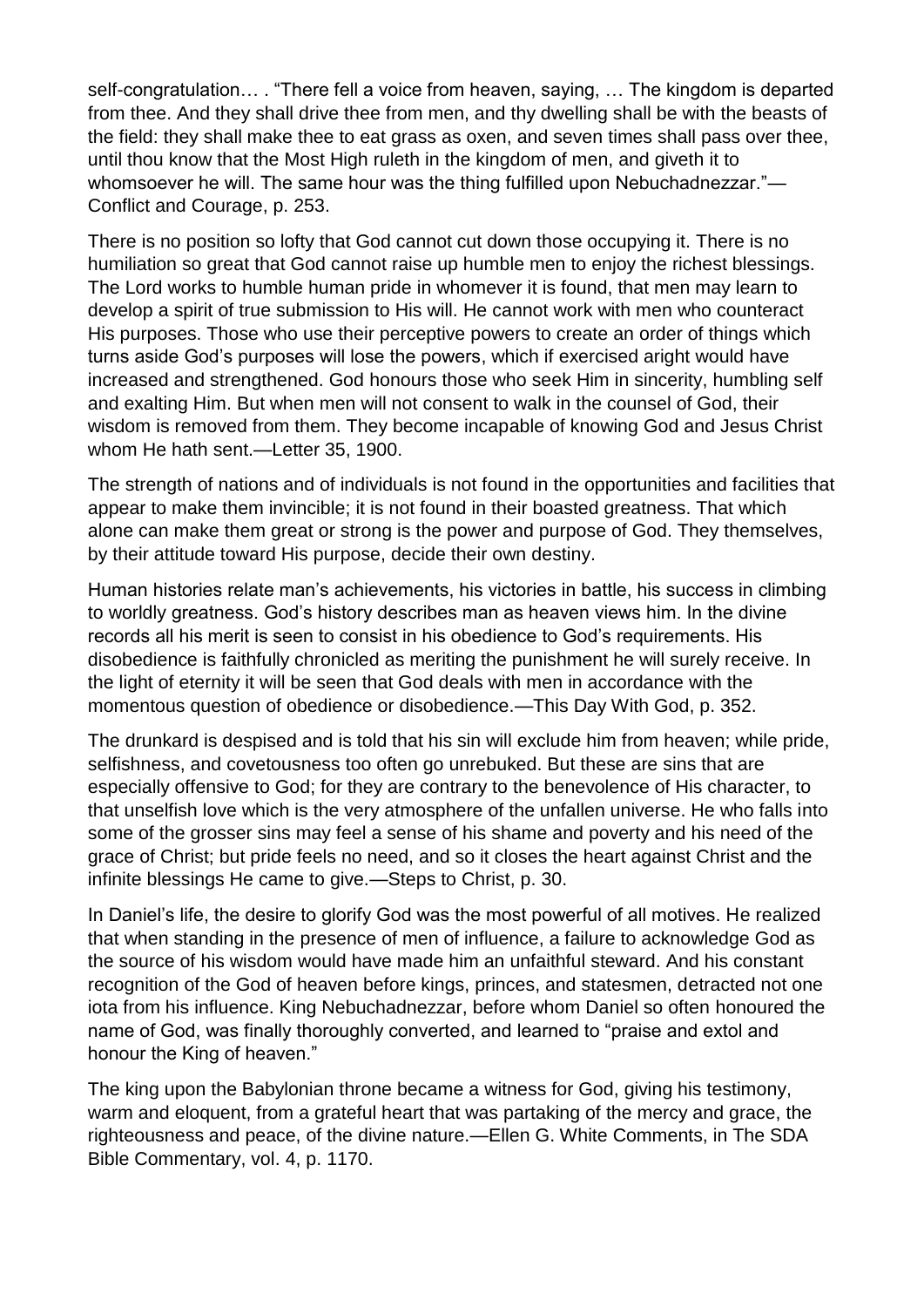We should all feel our individual responsibility as members of the visible church and workers in the vineyard of the Lord. We should not wait for our brethren, who are as frail as ourselves, to help us along; for our precious Saviour has invited us to join ourselves to Him and unite our weakness with His strength, our ignorance with His wisdom, our unworthiness with His merit. None of us can occupy a neutral position; our influence will tell for or against. We are active agents for Christ or for the enemy. We either gather with Jesus or scatter abroad. True conversion is a radical change. The very drift of the mind and bent of the heart should be turned and life become new again in Christ.—Testimonies for the Church, vol. 4, p. 16.

Those who experience the work of true conversion in their hearts will reveal the fruits of the Spirit in their lives. Oh, that those who have so little spiritual life would realize that eternal life can be granted only to those who become partakers of the divine nature and escape the corruption that is in the world through lust!

The power of Christ alone can work the transformation in heart and mind that all must experience who would partake with Him of the new life in the kingdom of heaven. "Except a man be born again," the Saviour has said, "he cannot see the kingdom of God." John 3:3. The religion that comes from God is the only religion that can lead to God. In order to serve Him aright, we must be born of the divine Spirit. This will lead to watchfulness. It will purify the heart and renew the mind, and give us a new capacity for knowing and loving God. It will give us willing obedience to all His requirements. This is true worship.— Testimonies for the Church, vol. 9, p. 156.

A deeper and wider experience in religious things is to come to God's people. Christ is our example. If through living faith and sanctified obedience to God's word we reveal the love and grace of Christ, if we show that we have a true conception of God's guiding providences in the work, we shall carry to the world a convincing power. A high position does not give us value in the sight of God. Man is measured by his consecration and faithfulness in working out the will of God. If the remnant people of God will walk before Him in humility and faith, He will carry out through them His eternal purpose, enabling them to work harmoniously in giving to the world the truth as it is in Jesus.—Testimonies for the Church, vol. 9, p. 274.

### **Daniel 4 Themes:**

Pride: In focusing on his own accomplishments, Nebuchadnezzar forgot the God of Daniel to whom he owed his throne and everything else.

Humility: Only after he lost his kingdom could Nebuchadnezzar recognize the God of Daniel as the source and sustainer of his power.

God: God reveals Himself in this episode as the One who establishes kings and removes them.

Life Application: There is a Nebuchadnezzar in everyone. To overcome pride and become humble is an ideal we cannot achieve in human terms. Humility is an elusive goal. As soon as we think we have reached it, it is already lost. But Jesus can give us power to overcome our arrogance and live a humble life. He can change every "temptation to pride into an opportunity for gratitude."—Christopher J. H. Wright, Hearing the Message of Daniel: Sustaining Faith in Today's World (Grand Rapids, MI: Zondervan, 2017), p. 94.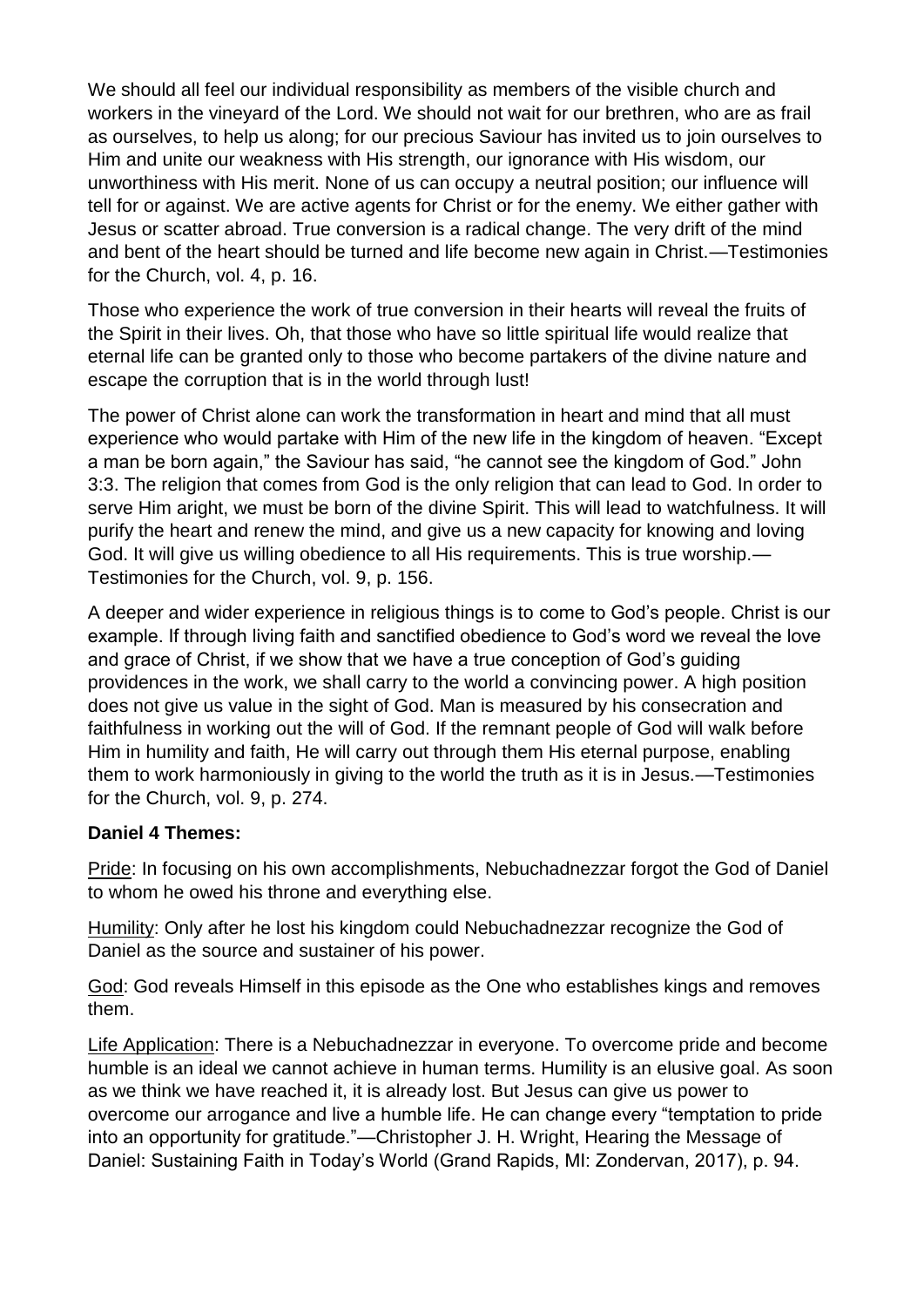### **Commentary:**

Pride: Daniel 4 records a personal testimony of Nebuchadnezzar. As the narrative unfolds, the king recognizes that pride was the cause of his fall from kingship and proceeds to recount how God acted in order to bring him to humility. At the peak of his accomplishments (about thirty years after the events reported in Daniel 3), the king had a dream of a gigantic tree that provided shelter and sustenance to all creatures of the earth. Next, due to a heavenly decision, the tree was chopped down. Again, only Daniel was able to tell the king the true interpretation. That luxuriant tree represented the king himself in his arrogance. Indeed, trees and vines are depicted elsewhere in Scripture as symbols of arrogant kings and kingdoms that God eventually brings down (Ezek. 17:1–15, Ezek. 19:10–14, Ezek. 31:3–12). With extreme pastoral sensitivity, Daniel explained that the tree represented the king himself. God would remove him from the throne unless he changed his attitude toward his subjects (Dan. 4:27). Pride, as usual, has repercussions in the social sphere. But the time had come for Nebuchadnezzar to be held accountable for his haughty administrative style. If he wished to escape his dire fate, he had no option but to replace oppression with justice and thus reflect the character of God in the affairs of his kingdom. But the king was not willing to set aside his arrogance and change his ways. A year later, he was reveling in his building accomplishments (Dan. 4:29, 30), which is an irony. After all, "Nebuchadnezzar probably never handled a brick in his life. He had not built Babylon. It had been built by the sweat of the nameless thousands of oppressed slaves, immigrants, and other poor sections of the nation, the kind of teeming multitudes whose labours have built every vaunting civilization of the fallen human race in history."— Christopher J. H. Wright, Hearing the Message of Daniel, p. 101. At that very moment the king was afflicted by a mental disease, possibly a mental disorder known as zoanthropy or lycanthropy in which a person thinks he or she has become an animal and behaves accordingly. For seven years Nebuchadnezzar had to live among the beasts of the field. Thus, the one who thought himself to be a god became less than human. As Scripture says: "Pride goes before destruction, and a haughty spirit before a fall" (Prov. 16:18).

Humility: Nebuchadnezzar learned the lesson God designed for him. After seven years among the beasts, the king had a radical change of attitude: "I, Nebuchadnezzar, lifted my eyes to heaven" (Dan. 4:34). This look upward signals a shift in Nebuchadnezzar's mindset. Formerly, the king used to look down from the height of pride. And as he looked upward, whence all power and wisdom comes, three important things occurred: (1) he was healed from his mental illness ("my understanding returned to me"); (2) he acknowledged God as the sovereign of the universe; and (3) he was restored to the throne (Dan. 4:34– 36). As the king himself stated: "I, Nebuchadnezzar, praise and extol and honor the King of heaven, all of whose works are truth, and His ways justice. And those who walk in pride He is able to put down" (Dan. 4:37). No one more than Nebuchadnezzar could recognize the truth that God puts down "those who walk in pride." But the process of humiliation lasted seven times; the original word most likely means "years" and here must be understood in terms of seven literal years. These seven years refer to a literal time period during which the king, removed from the throne and humiliated, had to live among the beasts of the field. Therefore, unlike the time periods mentioned in the apocalyptic sections of Daniel, the seven years are not to be interpreted according to the day-year principle. As mentioned earlier, twelve months elapsed between the king's boasting and his period of being under judgment, which lasted seven times. So, at the end of the seven years, the king was restored to the throne. Thus, there is no indication that the time period mentioned in Daniel 4 should be interpreted in any but a literal way. It took a terrible